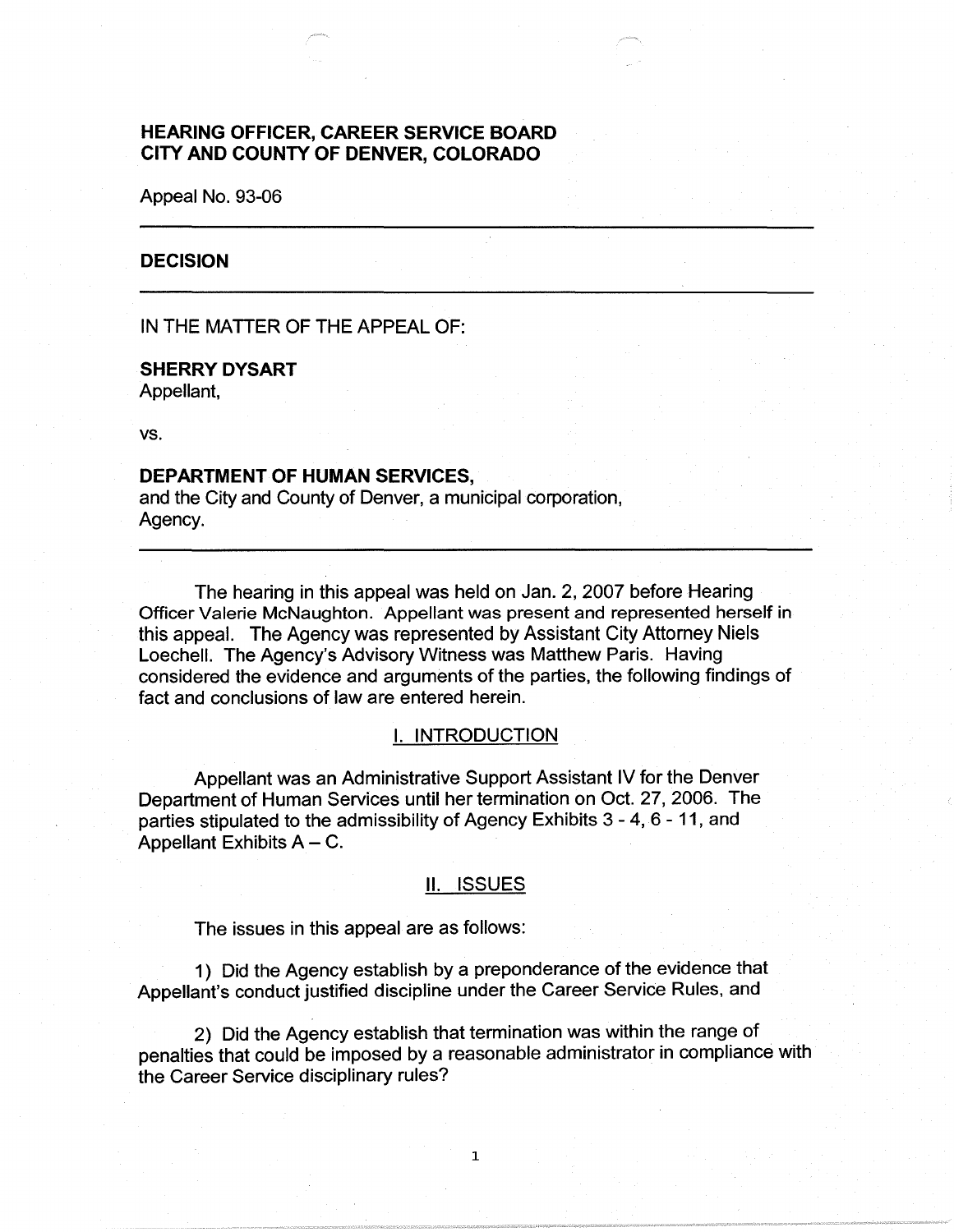## Ill. FINDINGS OF FACT

Appellant was employed at the Agency for about nine years. At the time of her termination, she served as an Eligibility Technician who determined whether applicants were eligible to receive food stamps. Appellant was terminated for unauthorized absence from work on Sept. 27, 2006.

In Sept. 2006, Appellant was on a six-hour work day from 7:30 a.m. to 2:30 p.m. because of a workplace injury. Mr. Paris had approved in advance a doctor's appointment Appellant made for 9:10 a.m. on Sept.  $27<sup>th</sup>$ . The day before the scheduled appointment, Appellant emailed her supervisor Matthew Paris, "Gone & remember, I won't be in until after my Dr. Appt. in the morning." [Exh. A.] Until receiving that message, Mr. Paris believed Appellant would be in before her appointment, which he believed was scheduled for 9 a.m. Appellant believed she informed told Mr. Paris the doctor's office asked her to come in a half hour early to complete some paperwork.

Mr. Paris requires his employees to send him an email message when they arrive at work and when they leave to confirm their presence in the work place. Timely processing of food stamp claims is monitored by the Quality Assurance process. The Agency's funding may be affected by sanctions imposed for claims that are not processed in a timely manner. Each eligibility technician maintains a caseload of 60 to 100 cases, and interviews an average of ten applicants a day. Employees are instructed about leave policy through staff meetings, emails, administrative memos, and the Agency Employee Handbook provision, which requires an employee to call the supervisor "as early as possible" if unable to report at the scheduled work time. [Exh. 4, p.1.]

At 7 a.m. on Sept.  $27<sup>th</sup>$ , Appellant took her daughter and son to a new school to register them. She registered her daughter, but was prevented from registering her son because she did not have a copy of his latest Individual Education Plan (IEP), required for students to enroll in special education. Appellant got to the doctor's office by 8:45 a.m. as requested to complete the paperwork. While there, Appellant received a call from her son's current school, who informed her that the IEP had been faxed to the new school. At the conclusion of the medical appointment at 10:10 am, Appellant's doctor gave her a referral to a specialist who had an office in the same building. Appellant went directly to the specialist's office to make an appointment. Appellant left that office by 10:30 or 10:40 a.m., and went back to the new school to register her son. That process took longer than Appellant anticipated, and Appellant decided that it would not be worthwhile to make the trip to work, since her shift would be over by 2:30 p.m. At 11 :36 a.m., Appellant left a message with Mr. Paris that she would not be in that day because she still had some things to take care of.

When Appellant returned to work the next day, her supervisor did not mention her absence. On Sept. 29<sup>th</sup>, Human Resources Analyst Paul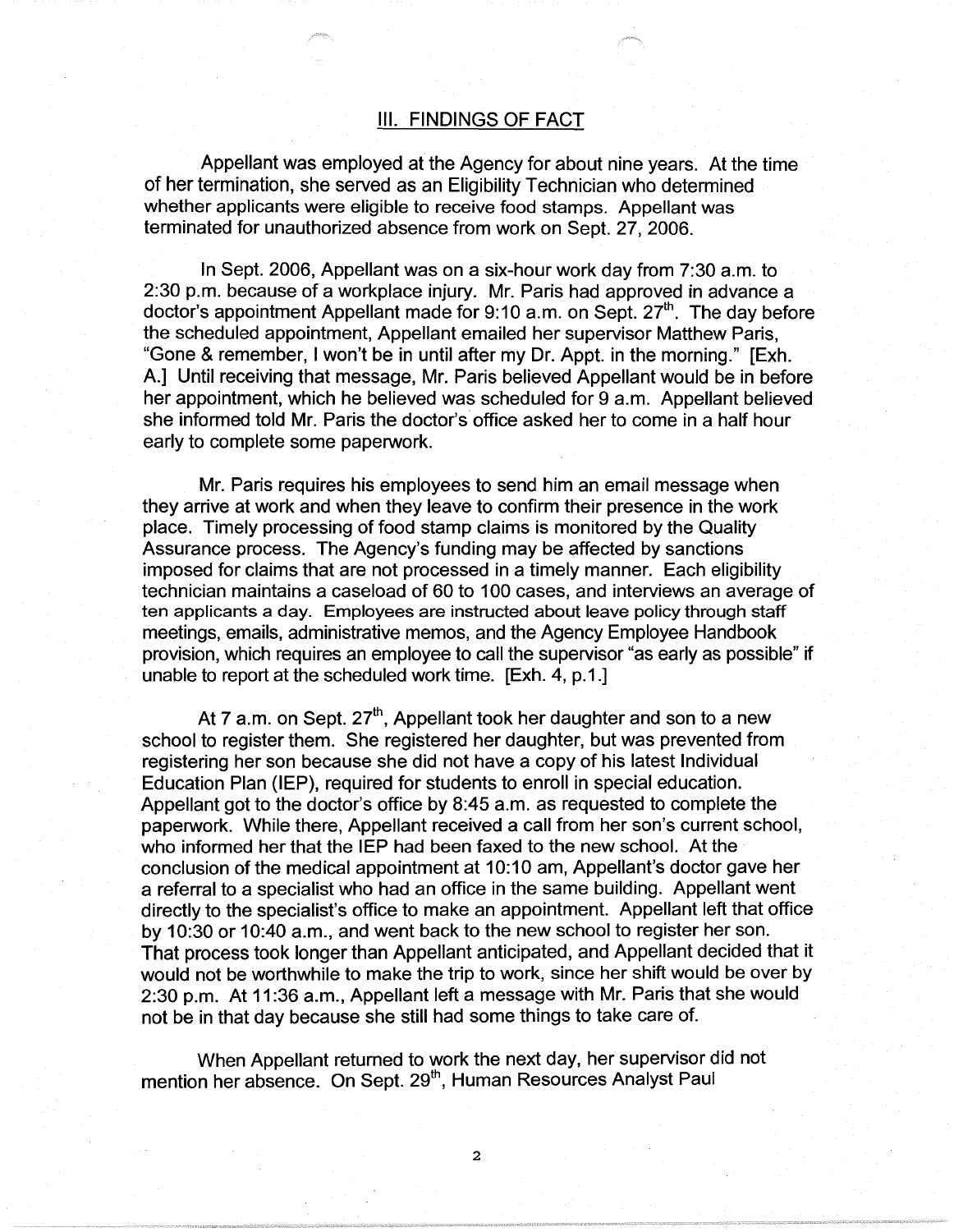Sienkiewicz telephoned Mr. Paris to ask him about Appellant's time slip for Sept. 27<sup>th</sup>, and to make sure Mr. Paris knew how to record leave hours taken for doctor visits covered by worker's compensation. Appellant walked by during this conversation, and Mr. Paris invited her into his office to clarify the reason for her absence. Appellant told them that she was gone longer than the time needed for the doctor's appointment because she went to school to register her children before the appointment, and had to finish that process after the appointment. Appellant admitted that she had not requested leave for that purpose in advance of Sept.  $27<sup>th</sup>$ .

On Oct. 5, 2006, Appellant was notified that the Agency was considering discipline based on her Sept  $27<sup>th</sup>$  absence. The letter listed six past disciplinary actions. [Exh. 4.] At the pre-disciplinary meeting, Appellant informed Mr. Paris and Division Director Juanita Sanchez that she did not come to work on Sept.  $27<sup>th</sup>$  because she was registering her children for school. Appellant stated that she didn't know why she was there, and thought a disciplinary meeting for the absence was "a bit much."

Mr. Paris recommended termination based on his conclusion that Appellant's actions on Sept. 27th was a continuation of a pattern of behavior that showed Appellant's tendency to do what she wanted in any given situation regardless of the instructions given to her. Appellant had been disciplined three times thus far in 2006, one of which was a three-day suspension for a second violation of the policy prohibiting the acceptance of collect calls while at work.  $[Exhs. 6 - 8]$  Over the previous five years, Appellant had been disciplined for dishonesty, failure to follow directives, putting undue pressure on a co-worker, and performance issues.  $[Exhs. 6 - 11.]$  Mr. Paris believed that Appellant would continue her pattern of ignoring directives from her supervisor and management, and that therefore termination was appropriate.

Division Director Juanita Sanchez based her decision to terminate on Appellant's failure to contact her supervisor on Sept. 27, 2006, and Appellant's reaction at the pre-disciplinary meeting that she believed that disciplinary action was "a bit much." Appellant informed Ms. Sanchez that she did not believe she was in error for not notifying her supervisor in advance or returning to work after the appointment. Ms. Sanchez also reviewed Appellant's personnel file, which Ms. Sanchez believed demonstrated a continuous history of performance problems and failure to follow directives. In reviewing that file, Ms. Sanchez discovered that Appellant failed to give her supervisor the required documentation from her October  $8<sup>th</sup>$  appointment with the occupational therapist. Based on all these facts and Mr. Paris' strong recommendation, Ms. Sanchez concluded that termination was the appropriate penalty for the misconduct.

Appellant testified that she told Mr. Paris before Sept. 26<sup>th</sup> that she would not be coming in before her appointment. She stated he often needed reminders of her medical appointments, and asked for extra copies of medical documentation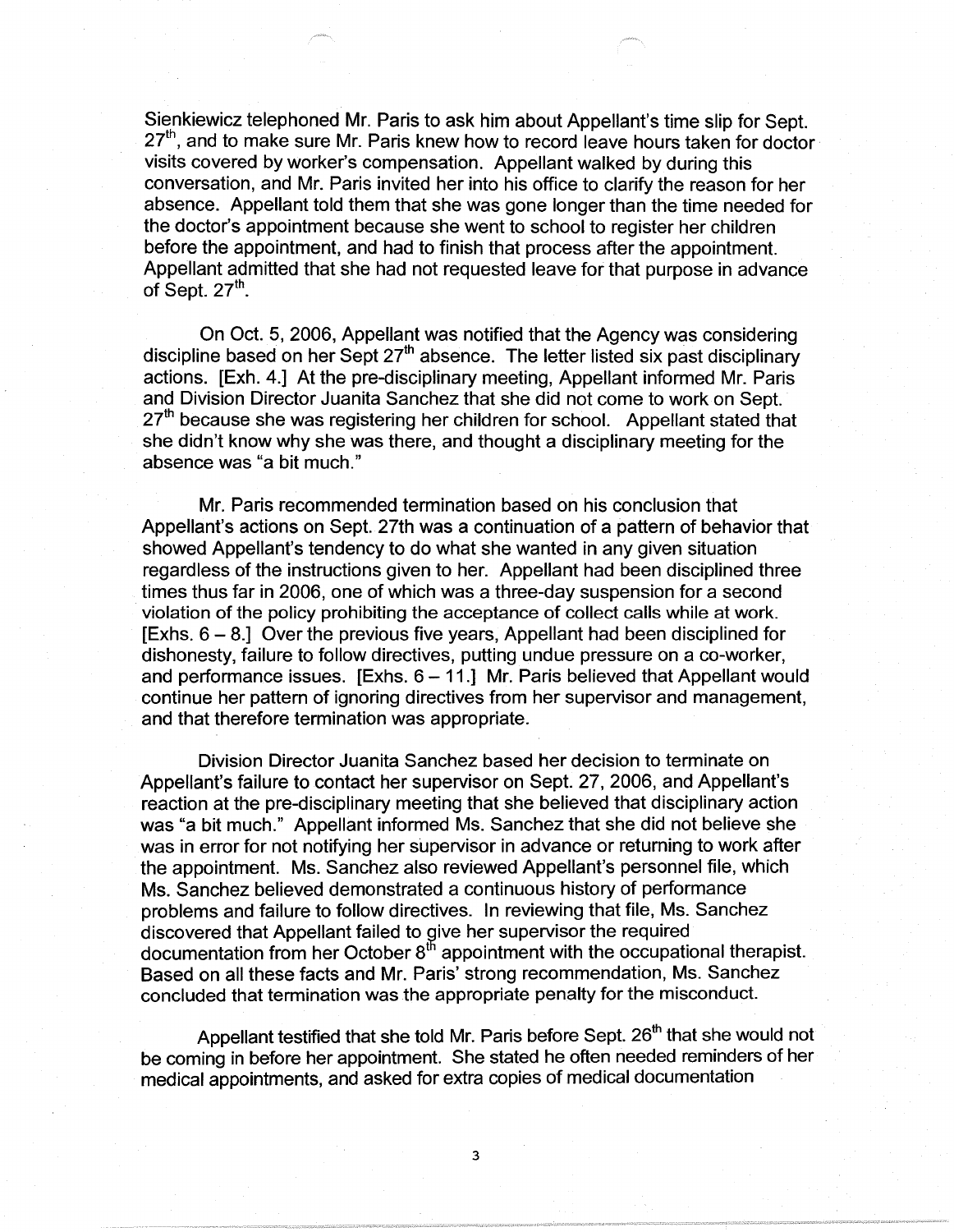because he lost the first copy she produced. Mr. Paris testified that he does not recall Appellant telling him she would not be at work when her shift began at 7:30 a.m. on Sept.  $27<sup>th</sup>$ . He stated he approved commuting time to get to doctor's appointments if he was asked to do so. Appellant testified she did not return after she registered her son because "it didn't make sense to me to come in for an hour." When served with the pre-disciplinary letter, Appellant assumed that the problem was that she had not returned to work after registering her son that day. The disciplinary letter cited CSR§§ 16-60 L (failure to observe departmental policies) and S (unauthorized absence) in support of the termination action.

# IV. **ANALYSIS**

# 1. Career Service Rules

Jurisdiction is proper under CSR§ 19-10 A. 1. I. In this de novo hearing on the appropriateness of the discipline, Agency bears the burden of proof to show by a preponderance of the evidence both that Appellant violated the disciplinary rules as alleged, and that termination was within the range of discipline that can be imposed under the circumstances. Turner v. Rossmiller, 535 P.2d 751 (Colo. App. 1975.); In re Gustern, CSA 128-02, 20 (12/23/02).

# A. CSR § 16-60 L: Failure to observe departmental policies

The Agency asserts that Appellant failed to observe its policy to notify her supervisor of her intention to be absent on Sept. 27<sup>th</sup> beyond the hour needed for her approved medical appointment. It is conceded that Appellant obtained approval to be absent from 9:10 a.m. to 10:10 a.m. on that day. Mr. Paris expected Appellant at her usual reporting time of 7:30 a.m. Instead, Appellant made an appointment for 7 a.m. to register her children for school, without notifying her supervisor. Appellant left her doctor's appointment at 10:10 a.m. and went to a different office, and then back to the school, without telephoning her supervisor. After Appellant finished at the school at 11 :36 a.m., Appellant left a message with Mr. Paris that she would not be in for the rest of the day. At that time, there were almost three hours left until the end of Appellant's work shift. The next day, Appellant did not discuss with her supervisor the reason for her absence in order to obtain retroactive leave to cover the hours not worked.

The Agency requires employees to give their supervisors advance notice of any requested leave. Notice must be given "as early as possible", but at least two hours prior to the absence. [Exh. 4, p. 1, DHS Handbook, p. 44.] This is particularly important given the time-sensitive nature of the work of eligibility technicians, and the financial consequences of sanctions for untimely claims. Here, Appellant had three distinct opportunities to inform her supervisor of where she was and when she would be in. Appellant knew two days in advance that she was going to the school to register her children before the doctor's appointment. After making those plans, Appellant should have asked permission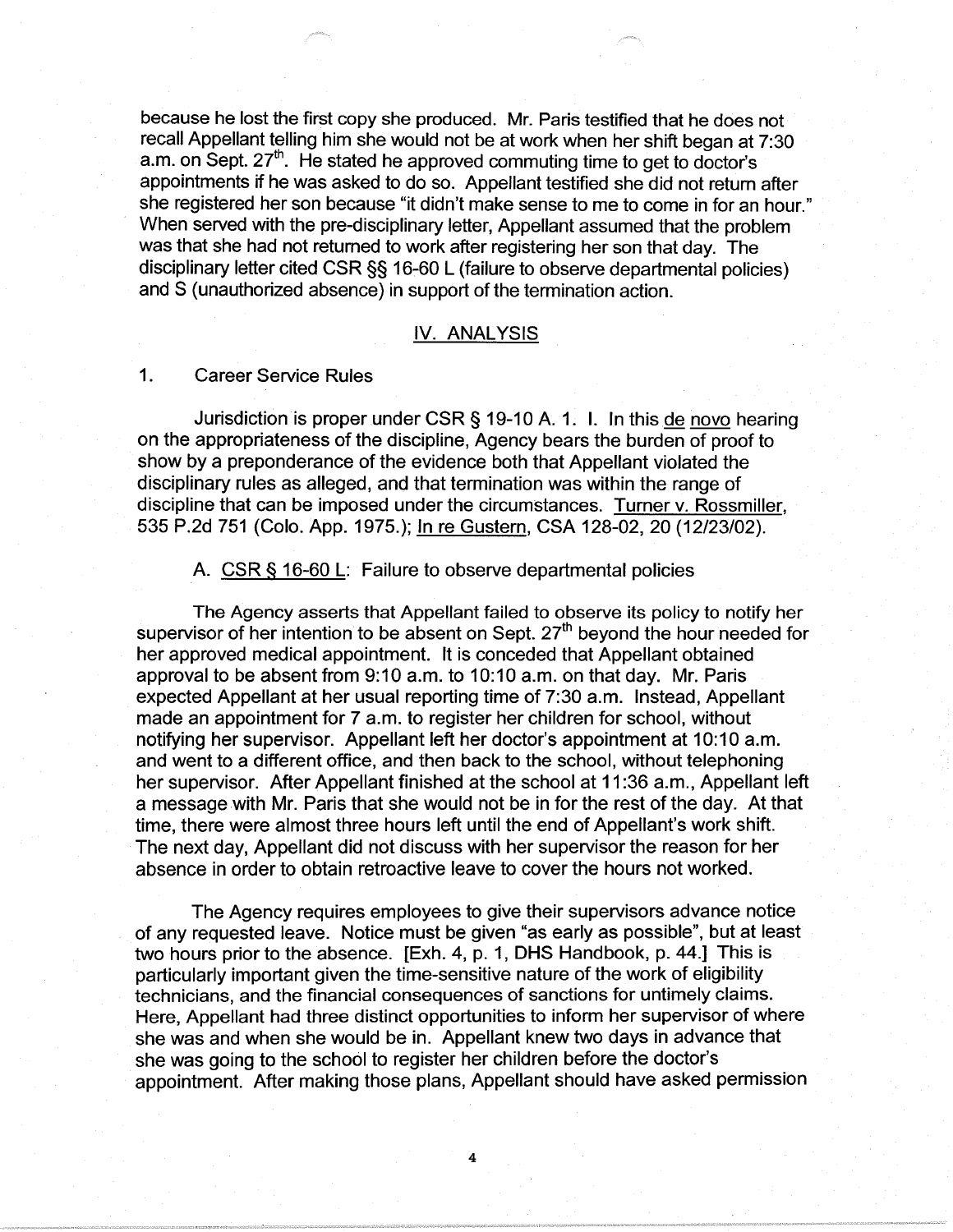to use leave to cover that time, which would have included the time needed for school, commute and the doctor's paperwork. I find that Appellant did not do so, since her supervisor would have recalled if Appellant had asked for additional time, in accordance with his practice to approve commuting time if it is requested. Appellant had a second opportunity to call her supervisor at 10:10 a.m. after her doctor's appointment, but did not do so. Finally, at 11 :36 a.m., Appellant could have requested permission to take the rest of the day off. Instead, Appellant decided unilaterally that it would not be worthwhile for her to go to work for the last three hours of her work day, and so she left a message that she would not be in. In making that decision, Appellant assumed the risk that her supervisor would not agree with her assessment. Moreover, Appellant's failure to discuss the matter with her supervisor thereafter to explain her absence or obtain permission for leave use reinforces the conclusion that Appellant knowingly acted outside the policies set forth in the Agency Handbook.

Appellant argues that she notified her supervisor of her pre-appointment absence via the email message she left at the end of the previous day. While that message served as some notice to Mr. Paris, it was belated and incomplete. Appellant admitted that she'd made the school plans two days before, and did not seek her supervisor's permission to use the pre-appointment time for that purpose. Appellant does not claim that she gave her supervisor notice of her expected absence "as early as possible", in accordance with the Agency policy. Appellant did not establish that she was unable to handle her personal matters at any other time, or that an emergency made her lack of compliance excusable.

As to the hours after the doctor's appointment was over, Appellant merely claims that she made a choice to use that time to take care of two other matters. Appellant admits she did not call her supervisor as early as possible. The Agency considered the failure to notify her supervisor after the doctor's appointment as by far the more serious matter. Appellant's failure to give her supervisor notice of her intent to be absent beyond her doctor's appointment demonstrated indifference to the needs of the Agency to complete the claims of food stamp applicants on a timely basis, and to the needs of the supervisor to schedule work assignments among available employees.

The Agency established that Appellant failed to observe the departmental policy, in violation of CSR § 16-60 L.

B. CSR § 16-60 S: Unauthorized absence from work

Appellant admits that she did not report to work on Sept. 27, 2006, and that she did not have permission to be absent from 7:30 to 8:45 a.m., and from 10:10 a.m. to 2:30 p.m., which is approximately five hours out of the six-hour work day. Appellant claims that her voice mail message to her supervisor was sufficient to authorize the absence.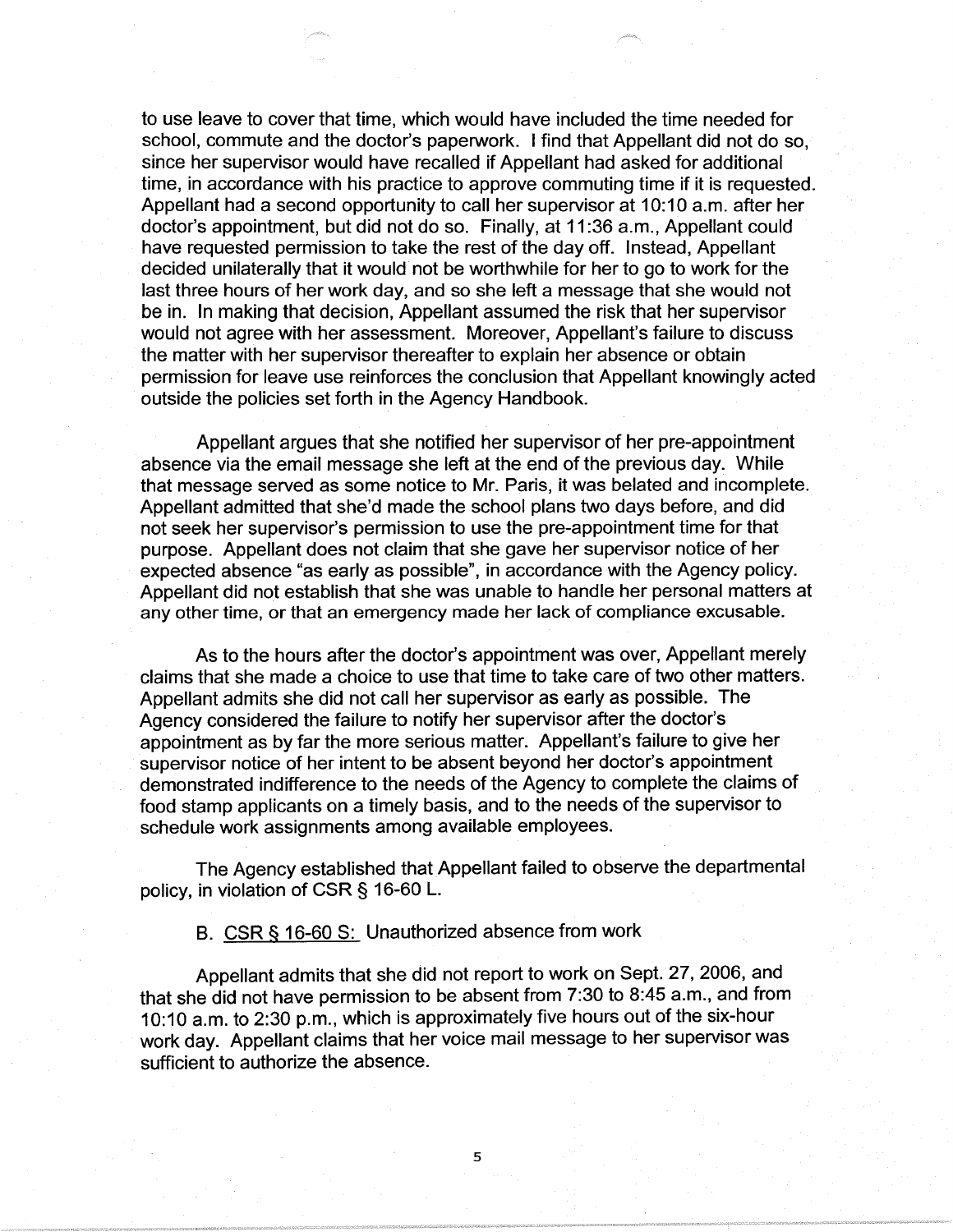Mere notification of an absence does not bestow permission on an employee for that absence. Appellant had the opportunity to seek that permission for the remainder of that day, and could have thereafter sought retroactive permission for use of leave to cover the absence. In re Lucero. 162- 04 (4/15/05.) Appellant did not do so. The Agency therefore proved that Appellant's absence from work on Sept.  $27<sup>th</sup>$  was unauthorized, in violation of CSR § 16-60 S.

## 2. Penalty

Appellant argues that termination of an employee with nine years' seniority is too harsh for the nature of the misconduct, which was a one-day absence from the workplace. The Agency asserts that this was a continuation of a pattern of failure to comply with orders and rules that led to its conclusion that further progressive discipline would not correct Appellant's failure to achieve the desired behavior.

Ms. Sanchez based her conclusion in part on Appellant's reaction at the pre-disciplinary meeting, when Appellant stated she didn't know why she was there, and that she believed a disciplinary meeting was "a bit much." Appellant also informed Ms. Sanchez that she did not believe she was in error in deciding not to come to work that day, since the time off should be considered a part of her worker's compensation claim. After reviewing Appellant's personnel file and the six previous disciplinary actions, Ms. Sanchez concluded that Appellant did not accept the limitations that Agency policies regarding attendance and leave made on her, and that Appellant's failure to follow directives would continue. On that basis, Ms. Sanchez agreed with the recommendation of Mr. Paris, and determined that termination was appropriate.

While Appellant took some responsibility for her past misconduct leading to discipline, her testimony failed to recognize that her absence on Sept.  $27<sup>th</sup>$  was a violation of Agency rules. Appellant used a broad brush to justify her failure to notify her supervisor, or to request permission for the absence. Appellant as a nine-year employee had adequate notice of the Agency attendance rules. In spite of that, Appellant made a decision to disregard those rules. Appellant's expressed belief that the entire day was covered by her doctor's visit because it was work-related is not credible, nor is her argument that a voice message left for her supervisor 90 minutes after she was to return to work constituted permission to miss the remaining hours of work. The Agency's decision to terminate her was not outside the range of discipline that could be imposed by a reasonable administrator, in light of Appellant's failure to acknowledge that her conduct violated the rules as well as her extensive disciplinary history.